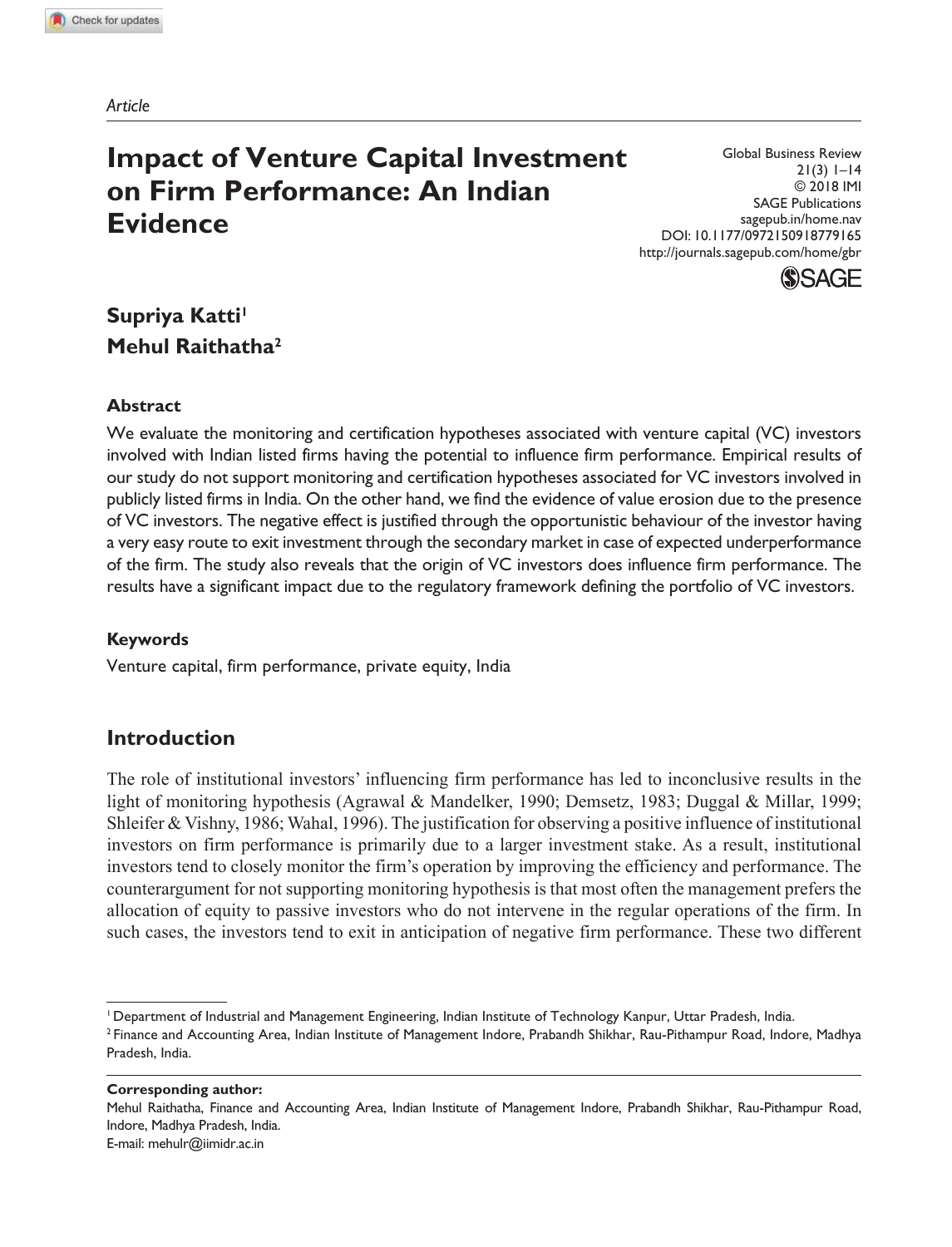perspectives support active monitoring hypothesis and private benefit hypothesis associated with the investment by institutional investors. The active monitoring hypothesis is supported through multiple managerial and strategic roles played by the institutional investors. Most often institutional investors are actively involved in the corporate boards and perform the role of active monitoring. They also try to acquire control of the firm (Pichhadze, 2010). It is also observed that the involvement of the VC investor has a significant influence on the corporate governance of the firm through controlling the constitution of the corporate board. VC firms experience less dominance of insider involvement on the board indicating that VC investors prefer more independent boards (Bouresli, Davidson & Abdulsalam, 2002).

The extant literature evaluates the generic role of institutional investors. However, the typology of institutional investors also differs significantly based on their investment objective. This study is aimed at evaluating firm performance based on the investment of VC investors after the listing of the firm. The reasons are derived from well-documented literature that supports the certification effect associated with VC investors and monitoring hypothesis which can be potentially true for all types of institutional investors. The VC investors are also associated with the grandstanding phenomenon, where the liquidation of existing funds that flows back to create new investment opportunities for VCs is also very important. However, the extant literature has validated this phenomenon associated with VCs only in the context of exit through initial public offerings (IPOs). These phenomena have not investigated in the context of an emerging market. This study contributes to the existing literature by evaluating the certification and monitoring effect associated with VCs and its involvement even after the listing of the firm in the Indian market.

The remaining article is organized as follows. In the next section, we present the review of literature followed by objectives and the rationale of the study. In the following section, we provide methodology. Further, we explain the empirical analysis followed by conclusion. At the end, we provide the managerial implication of this study, limitations and the future scope of research.

#### **Review of Literature**

As institutional investors, the role of VC investors is prominent since inception of the firm. Being involved in the regular operational activity of a firm at an early stage, the private equity (PE) investors are well informed and expected to have a lower degree of information asymmetry between PE firm and an investee firm. The monitoring activity of PE investors and the certification effect associated with PE investors signal firm quality and enhance firm performance in the capital market. In this process, PE investors are forced to incur monitoring costs to safeguard their investment.

The certification effect associated with VC investors is validated by Megginson and Weiss (1991) at the time of the issuance of IPO. They find the support that VC-backed IPOs are successful in reducing the cost of going public and maximizing the issue proceeds. They also reveal that VC investors retain a significant portion of the shares even after IPOs.

Demsetz (1983), Shleifer and Vishny (1986) and Agrawal and Mandelker (1990) find strong evidence of active monitoring by institutional investors that influences firm performance. This influence is found to be positive even after issuing private placement of equity to the institutional investors (Wruck, 1989; Hertzel & Smith, 1993; Wruck & Wu, 2009). Contrary to their evidence, Wu (2004) and Barclay, Holderness and Sheehan (2007) did not find empirical support for monitoring the hypothesis and revise the discussion to support managerial entrenchment.

The study by Stotz, Wanzenried and Döhnert (2010) reveals that PE investors make an investment in the public equity of listed firms in their home country through open market operations. It results in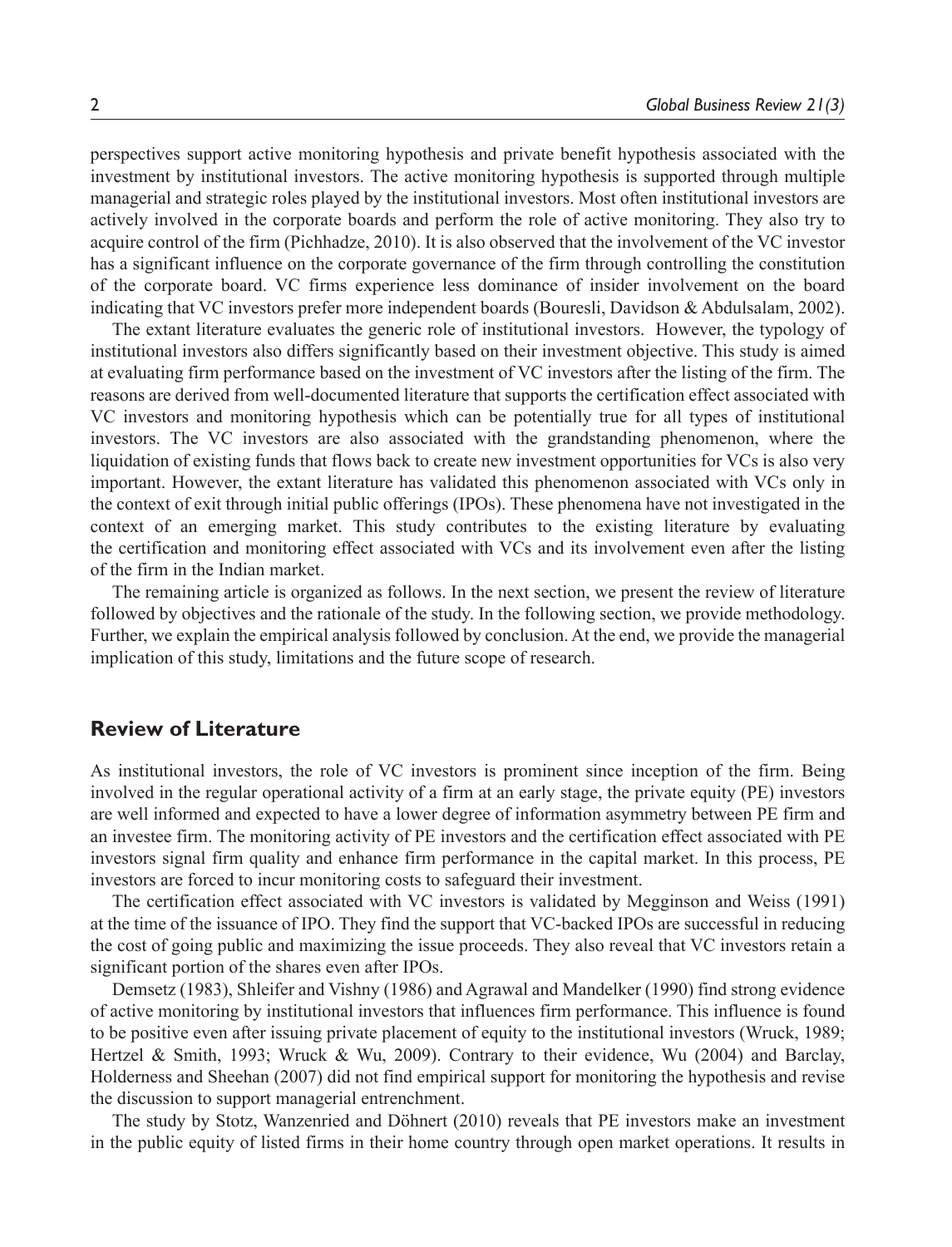increase in return on the equity of a firm in the home country which justifies home bias observed with PE investment. Their results also support monitoring hypothesis where PE investors influence management decision. It creates wealth effect in the short term as well as in the long term (3 years). Tykvova and Borell (2012) analysed European buyout firms and compared them with non-buyout firms from 2000 to 2008. The results of their study reveal that PE firms invest in the firms that are less financially distressed, and investment by experienced PE investors helps in reducing bankruptcy cost. These studies make it evident that the PE investors discipline their funds based on different conditions which require a greater degree of due diligence.

Since PE investors are blockholders, their monitoring activity is likely to reduce the opportunistic behaviour of the managers of the investee firm and indirectly help in reducing the agency cost. The VC investors are likely to influence a firm's performance through corporate governance. There are significant differences in the board structure of firms with VC investment and non-VC investment. The VC-backed firms exhibit a more independent board structure, an audit committee and a compensation committee. Their boards include a larger proportion of outsiders and are not dominated by insiders. The involvement of PE firms in the form of leverage buyouts generates a large amount of cash flow required to fulfil debt obligation. The failure of the fulfilment of such an obligation results in having complete firm control with PE managers. In such a situation, they are likely to replace the chief executive officer (CEO) and continuously monitor most of the operational activities, resulting in lowering the agency cost (Hochberg, 2012). The cross-country comparison of PE investment across six countries—the USA, the UK, France, Spain, Germany and Sweden—by Bonini, Alkan and Salvi (2012) revealed that the involvement of PE fund has a positive influence on the appointment of the CEO, employee incentives, executive compensation, the constitution of the board and its decision-making process. While analysing the American and European PE-invested firms, the difference is observed in the various decision-making aspects of corporate governance. European companies show a significant influence of PE investors in determining the investment portfolio whereas the American data set shows that the involvement of PE investors influences executive compensation, the constitution of the board and its decision-making process. This study supports that in addition to capital infusion, the PE investors do influence the governance structure of the firm and contribute towards value addition.

The situation is significantly different in emerging economies. If the foreign PE funds are trying to identify the investment opportunities in an emerging market, it requires a greater degree of due diligence related to various macro-economic factors. Most often they tend to look for local general managers for the syndication purpose so that the target company can be well understood in a given economy. Groh and Liechtenstein (2012) have empirically assessed the country-specific attractiveness in various emerging markets. The important determinant of PE investment in emerging economies is labour market, growth prospective, the level of corruption, bureaucratic structure, the entry barrier and crime level. The decisions related to macro-economic parameters are assessed a priori. Once the target country is decided, then the micro-level factors such as industry, governance structure and other capital market-related parameters play an important role in investment decision.

The empirical evidence by Hochberg (2012) and Bonini et al. (2012) clearly indicates that PE investment influences the governance parameters of an investee firm. These studies are based on a premise derived from the monitoring hypothesis where institutional investors including PE investors perform monitoring activity to improve firm performance.

In an emerging market, the laws of shareholders' protections are weak, and the institutional void theory identifies that emerging markets have limited resources to increase its economic efficiency. Even the capital markets have limited breadth and depth of various financial instruments. Most of the businesses are family owned, and the ownership stake is concentrated with a single family. With these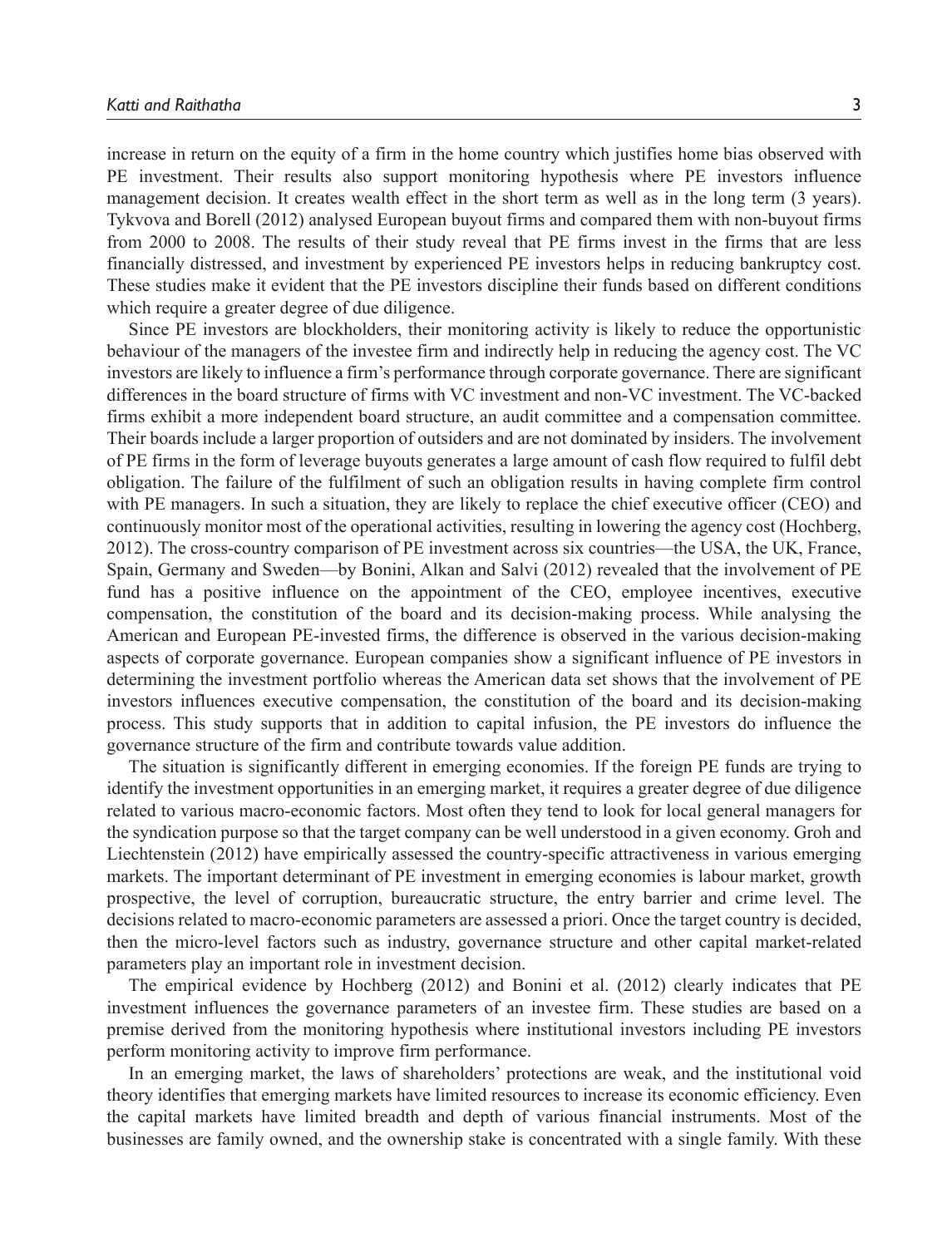characteristics, block investors in the emerging markets, most often institutional investors, are likely to find the need of active monitoring to protect their interest from the investment. The support of monitoring hypothesis and certification hypothesis associated with PE investors is likely to be different for emerging and developed markets. In addition to the monitoring and certification hypothesis, the grandstanding phenomenon associated with PE investors is also important. Grandstanding determines the liquidity of funds and reinvestment in new investment opportunities (Gompers, 1996).

In India, the operation of venture capital fund (VCF) is governed by the VCF regulation, 1996.<sup>1</sup> Similarly, foreign venture capital (FVC) funds are governed by Foreign Venture Capital Investor Regulations, 2000.<sup>2</sup> These regulations are amended as and when required by the Indian regulatory body. The Indian capital market regulator—Securities and Exchange Board of India (SEBI)—demands every VCF to register either in the form of trust or in the form of a company. Fund creation is typically through the pooled funds from financial institutions, corporations and high net-worth individuals. The VCF operations should not be listed on a recognized stock exchange and are not allowed to carry any other activity except VCFs. Similar to fund creation, VCFs also have a restriction on the investment decisions. VCF cannot invest more than 25 per cent of the fund in a single venture. This clause discourages one to hold the ownership for obtaining majority control. At the time of registration, VCFs should disclose their investment strategy. VCs are required to invest at least 66.67 per cent of the funds in unlisted equity capital. This leaves out 33.33 per cent of the funds for VCs which should be invested in equity securities subscribed through IPO. The VCs can also invest in equity shares through preferential allotment which is locked in for a year. VCs are also conditioned to invest in the equity of financially weak companies.

In addition to the investment restriction, the VCs are also prohibited from listing up to 3 years from the issuance of its venture fund units. Therefore, this restriction prohibits the venture fund to raise funds through the public. The VCs are also restricted from issuing any document or an advertisement for inviting purchase or subscription from the public. Because of this reason, the grandstanding hypothesis is important which evaluates fund efficiency by obtaining the liquidity to existing investment and flowing the money back into the fund to support the new investment opportunities. The fund is expected to maintain fair records and books of those that reflect the current status of the fund. The regulator withholds the power of calling upon the VCF for any kind of information related to its activity.

The aforementioned regulations are similar for the FVC fund except that the FVC requires approval from the Reserve Bank of India, the Central bank of India, for undertaking the investment in India. In addition, the entity that is going to register in India has to be incorporated outside India. The investment restrictions stay the same. However, the FVCs are required to have an agreement with a domestic custodian who is responsible for monitoring the investment funds and reporting the investment activities periodically to the regulator. Hence, in this study, we also verify the effect of domestic venture capital (DVC) as well as FVC to evaluate the effect of their role.

In an emerging market, shareholders' protection rights are weaker. In addition, these markets have very limited resources to increase its economic efficiency. Even the capital markets are not very well developed with various financial instruments. Most of the businesses are family owned, and the ownership stake is concentrated with a single family. With these characteristics, block investors/institutional investors in the emerging markets are likely to find the need of active monitoring to protect their interest from the investment. As a result, PE investors are likely to influence the performance of an investee firm.

## **Objectives of the Study**

With the aforementioned review of literature and the regulatory framework associated with VC in the Indian market, the objective of our study is to validate monitoring, certification and the grandstanding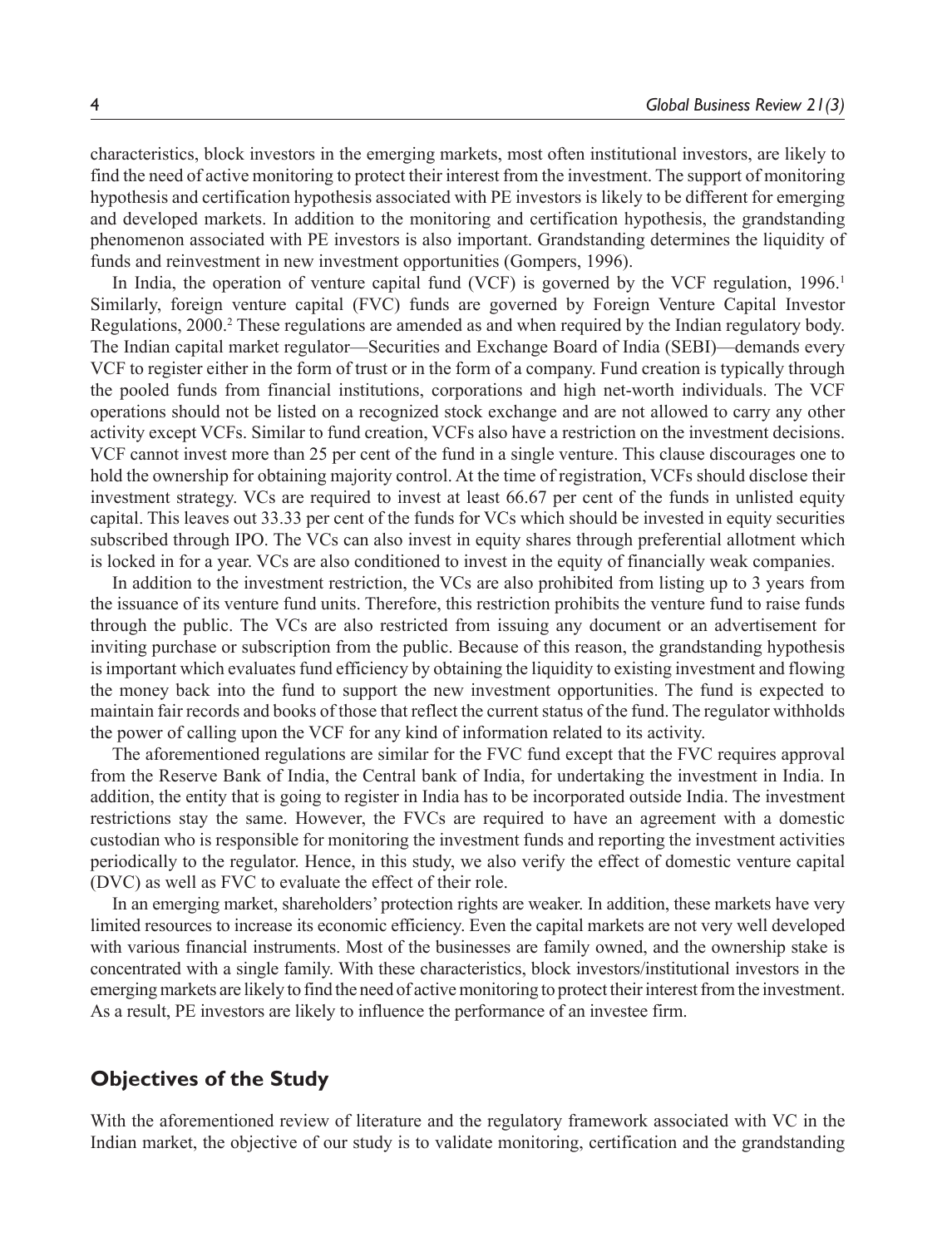phenomenon associated with PE investors in the Indian equity market. The objective of our study is important in linking the role of PE investors on firm performance in which PE investment is observed. Based on the objective, our study evaluated the impact of PE investment on the market-based performance measures of the company. In the case of monitoring and certification impact, the well-reputed PE investors are likely to show a positive influence on the market return of the firm in which PE investment is observed. If it supports the grandstanding phenomenon, then the liquidation of the investment is on priority, which may not exhibit a positive impact on firm performance. With this objective, we carry forward this study in identifying the relationship between PE investment and firm performance.

## **Rationale of the Study**

The institutional environment compels the VC investors to invest the majority of its stake in non-listed firms that encourage the monitoring activity of PE investors enhancing firm performance. In addition, VC investors are involved in firm operations prior to going public. Therefore, VC investors have a greater understanding of firm operations. Since they are blockholders, potentially, PE investors are involved in a monitoring activity that improves the performance of the investee firm.

The investment opportunities restricted by the Indian regulator for DVC and FVC investors do not show significant changes. However, based on the opportunities created in terms of future investment opportunities (in support of grandstanding), they may differ based on the origin of VC. Hence, we argue that the origin of VC investors may likely have a significant difference in determining the performance of the investee firm.

## **Methodology**

## *Data Source*

Data have been collected from the PROWESS database maintained by the Centre for Monitoring Indian Economy (CMIE). PROWESS is a database that provides financial data and performance of Indian companies. Annual reports of companies, stock exchanges and regulators are the principal sources of the data. The database covers the profit and loss statement, balance sheet and ratios based on the financial information. In the case of listed companies, it includes the cash flow statement, quarterly financial statements, share prices, corporate action and daily total returns. This database was previously employed by Khanna and Palepu (2000) and Gopalan and Gormley (2013) to examine firm performance and firm financing choices.

#### *Sample Frame*

Table 1 presents the descriptive statistics of important variables considered in the analysis. VC is a categorical variable which takes the value of 1 if the firm has an investment by VC investors, otherwise 0. VC\_FOR is a categorical variable which takes the value of 1 if the firm has an investment by FVC investors, otherwise 0. VC\_DOM is a categorical variable which takes the value of 1 if the firm has an investment by DVC investors, otherwise 0. TOBINQ is the ratio of market capitalization to total assets. RET is the annualized market return. LEV is the ratio of debt to total assets. SIZE is considered in the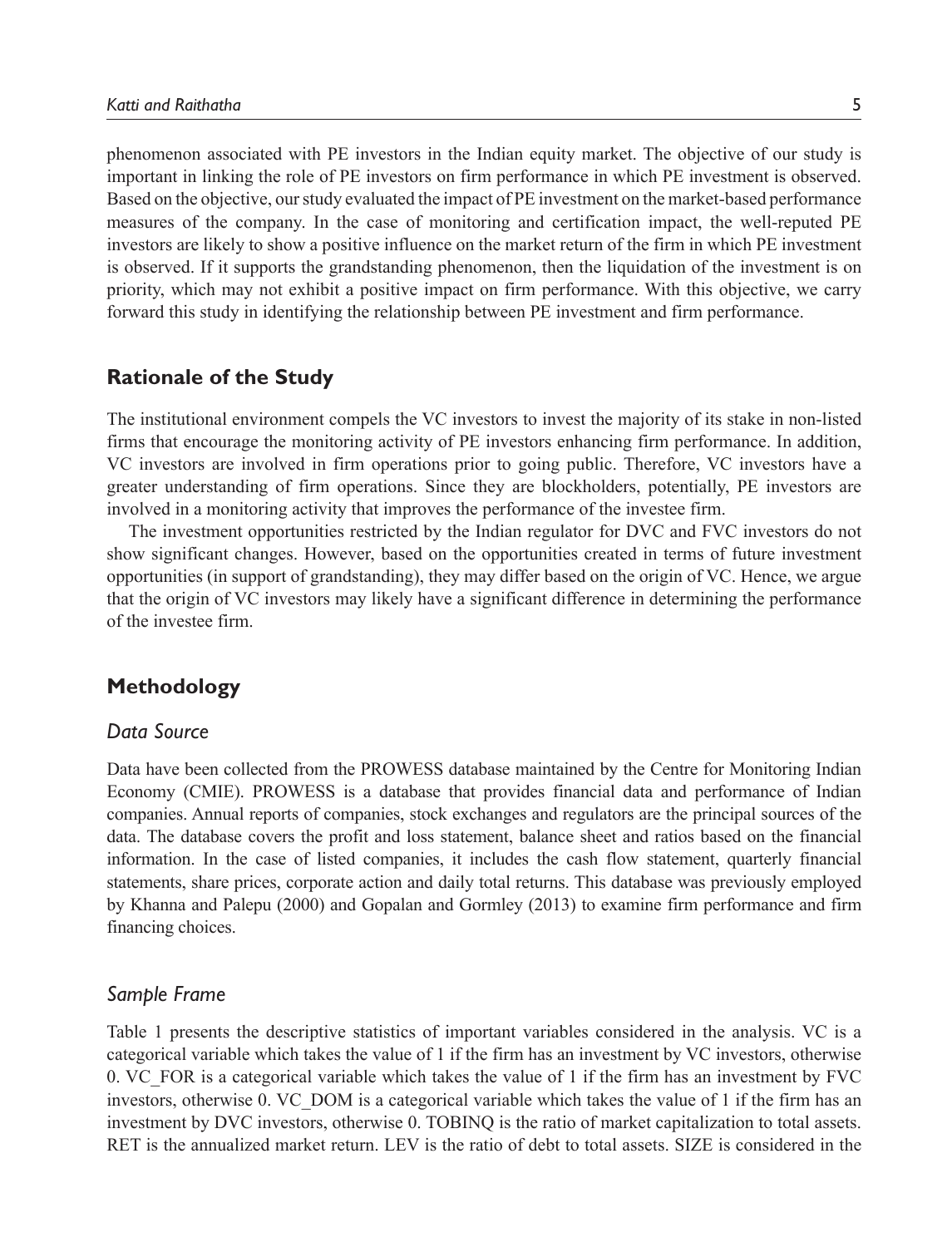form of total assets. R&D is the ratio of research & development expenses to total assets. AGE is the number of years since the incorporation year. PROM\_HOLD is the percentage of promoters' ownership stake.

We consider all the firms that are listed on the Bombay Stock Exchange (BSE) from 2005 to 2014 representing all the industries. The panel data analysis includes 565 firm-year observations with investments by VC firms. Among the sample firms, we have 359 firms with DVC investment and 206 with FVC funds. Among the panel's data set, we have about 300 firm-year observations with VC investment.

Table 1 presents the descriptive statistics of the data. The mean values of the performance indicators considered in the form of TOBINQ and market returns are 1.27 and 0.84, respectively, with the size in the form of total assets as  $\overline{z}$ 7.13 million. The market valuation of a sample is observed as higher valuation assessed by accounting measures (not reported). The average age of a firm is 3.24 years, having promoters' ownership as 51 per cent.

Table 2 represents the correlation factor of important variables of analysis. The VC is a categorical variable which takes the value of 1 if the firm has an investment by VC investors, otherwise 0. VC\_FOR is a categorical variable which takes the value of 1 if the firm has an investment by FVC investors, otherwise 0. VC\_DOM is a categorical variable which takes the value of 1 if the firm has an investment by DVC investors, otherwise 0. TOBINQ is a ratio of market capitalization of the firm to the total asset. RET is the annualized market return. LEV is ratio of debt of the firm to the total asset. SIZE is the total asset. R&D is ratio of research & development expenses of the firm to the total asset. AGE is the number of years since the incorporation year. PROM\_HOLD is the percentage of promoters' ownership stake.

Table 2 presents correlation matrix of all the variables presented in the analysis. We observe a statistically significant correlation between some of the variables considered in the study. These high correlations motivated us to test for multicollinearity using variance inflation factor (VIF). However, the maximum VIF score was found to be less than 5 in all the cases, which is within the permissible range (Myers, 1990).

|               | $N^*$ | Mean  | 50 <sup>th</sup><br>percentile | 25 <sup>th</sup><br>percentile | 75 <sup>th</sup><br>percentile | <b>Maximum</b> | Minimum  | Standard<br>Deviation |
|---------------|-------|-------|--------------------------------|--------------------------------|--------------------------------|----------------|----------|-----------------------|
| <b>VC</b>     | 18525 | 0.016 | 0.000                          | 0.000                          | 0.000                          | 0.0001         | 0.000    | 0.124                 |
| <b>VC FOR</b> | 18525 | 0.009 | 0.000                          | 0.000                          | 0.000                          | 1.000          | 0.000    | 0.095                 |
| VC DOM        | 18525 | 0.015 | 0.000                          | 0.000                          | 0.000                          | 1.000          | 0.000    | 0.122                 |
| <b>TOBINO</b> | 18525 | 1.273 | 0.794                          | 0.964                          | 1.301                          | 9.282          | 0.240    | 1.099                 |
| <b>RET</b>    | 18525 | 0.847 | $-1.520$                       | 0.550                          | 3.400                          | 13.230         | $-8.020$ | 3.762                 |
| LEV           | 18071 | 0.296 | 0.144                          | 0.290                          | 0.427                          | 0.769          | 0.001    | 0.188                 |
| <b>SIZE</b>   | 18402 | 7.139 | 5.878                          | 7.283                          | 8.610                          | 12.092         | $-1.204$ | 2.226                 |
| R&D           | 18525 | 0.002 | 0.000                          | 0.000                          | 0.000                          | 0.037          | 0.000    | 0.005                 |
| <b>AGE</b>    | 18525 | 3.242 | 2.944                          | 3.178                          | 3.526                          | 5.024          | 0.693    | 0.542                 |
| <b>PROM</b>   | 18399 | 0.515 | 0.406                          | 0.529                          | 0.649                          | 0.996          | 0.000    | 0.180                 |
| <b>HOLD</b>   |       |       |                                |                                |                                |                |          |                       |

**Table 1.** The Descriptive Statistics of Different Financial Variables of Companies

**Source:** Authors' own findings.

**Note:** \*The number of observations is likely to differ for different variables since the study has considered unbalanced panel data and it is likely that the information for some variable for firms is likely to be missing if it has any break in the trading or is delisted temporarily. Variable definitions are provided in the Appendix.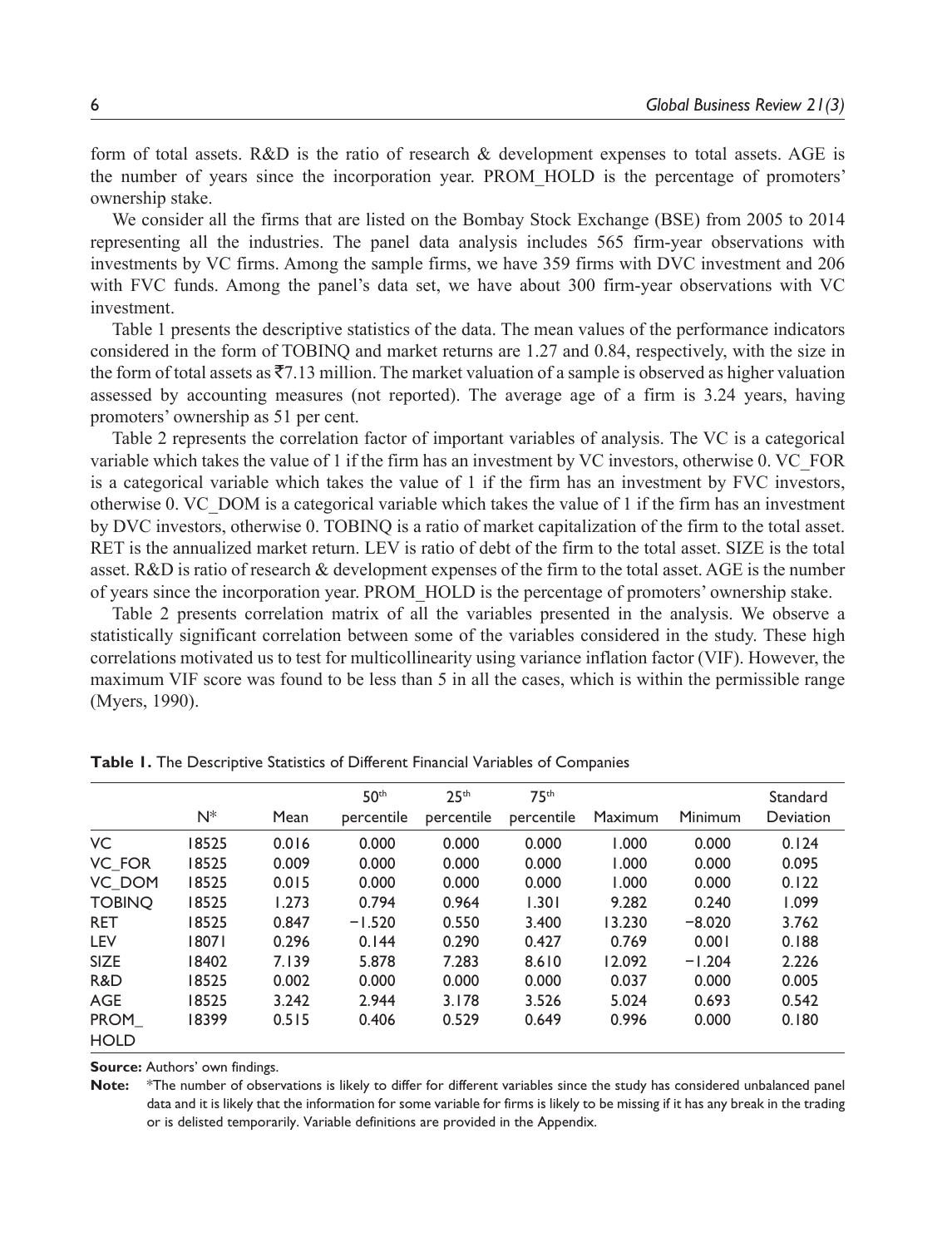|               |           | VC        |           |                      |                  |           |             |          |          | <b>PROM</b> |
|---------------|-----------|-----------|-----------|----------------------|------------------|-----------|-------------|----------|----------|-------------|
|               | VC.       | DOM       |           | <b>VC FOR TOBINO</b> | <b>RET</b>       | LEV       | <b>SIZE</b> | R&D      | AGE      | <b>HOLD</b> |
| <b>VC</b>     |           |           |           |                      |                  |           |             |          |          |             |
| VC DOM        | $0.986*$  |           |           |                      |                  |           |             |          |          |             |
| VC FOR        | $0.024*$  | $-0.012$  |           |                      |                  |           |             |          |          |             |
| <b>TOBINO</b> | 0.005     | 0.005     | $-0.001$  |                      |                  |           |             |          |          |             |
| <b>RET</b>    | $-0.006$  | $-0.006$  | 0.005     | $-0.011$             |                  |           |             |          |          |             |
| LEV           | 0.007     | 0.005     | 0.014     | $-0.127*$            | 0.011            |           |             |          |          |             |
| <b>SIZE</b>   | $0.025*$  | $0.021*$  | $0.030*$  | $0.133*$             | $0.054*$         | $0.199*$  |             |          |          |             |
| R&D           | 0.003     | 0.004     | 0.003     | $0.155*$             | $0.024*$         | $-0.095*$ | $0.155*$    |          |          |             |
| AGE           | $-0.027*$ | $-0.027*$ | $-0.014*$ |                      | $0.023* -0.016*$ | $-0.023*$ | $0.200*$    | $0.068*$ |          |             |
| <b>PROM</b>   | $-0.002$  | $-0.002$  | $-0.019*$ | $0.087*$             | 0.002            | $0.062*$  | $0.211*$    | $0.019*$ | $0.116*$ |             |
| <b>HOLD</b>   |           |           |           |                      |                  |           |             |          |          |             |

**Table 2.** Correlation Matrix among Different Variables

**Source:** Authors' own findings.

**Note:** \* denotes Significance at the 5% level (2-tailed). Variable definitions are provided in the Appendix.

#### *Empirical Model*

We empirically investigate the impact of VC investment on firm performance. We use panel data for our sample firms. The investment decision of VC investors may be subject to various factors which are time variant. These can create the temporal heterogeneity in the data set while evaluating for a larger time period. The panel data analysis explicitly takes care of this time-variant temporal heterogeneity. Baltagi (1995) reported various advantages of panel data having the potential of reducing biased results. The time invariant effect is likely to be across a certain group which is referred to as the fixed effect (FE), or the effect can be random which is random in nature caused due to the firm's specific time-variant factors. The FE model assumes that time-invariant factors do not cause any change and are constant. The panel data analysis captures the dynamic variations in a much better way than cross-sectional data analysis or time series data analysis that potentially occurs due to various factors and therefore is very appropriate for our analysis. The same technique is supported and justified by Purkayastha (2013), Kaur, Yadav and Gautam  $(2013).$ <sup>3</sup>

The generalized form of the panel data model as presented by Maheshwari and Rao (2017) is

$$
Y_{it} = \alpha + \beta X_{it} + \varepsilon_{it}
$$

where *i* represents the cross-sectional part of the data and *t* indicates the time variation in the model.  $Y_i$ is a dependent variable and  $X<sub>i</sub>$  is the generalized form of the independent variables considered for the estimation of  $Y_i$  *a* is the constant representing the intercept and  $\varepsilon$ <sub>*it*</sub> is an error term which is separated out for the firm specific effect  $(\varepsilon_i)$  and random effect  $(v_i)$  such as

$$
\varepsilon_{it} = \varepsilon_i + v_t
$$

The following equation represents our model specification-based specific variables employed for the estimation purpose in Equation (1) to test the FE model of the panel data sample.

$$
Performance_{ii} = \alpha + \beta_1 VC_{ii-1} + \beta_2 SIZE_{ii-1} + \beta_3 LEV_{ii-1} + \beta_4 R \& D_{ii-1} + \beta_5 AGE_{ii-1} + \varepsilon_{ii}
$$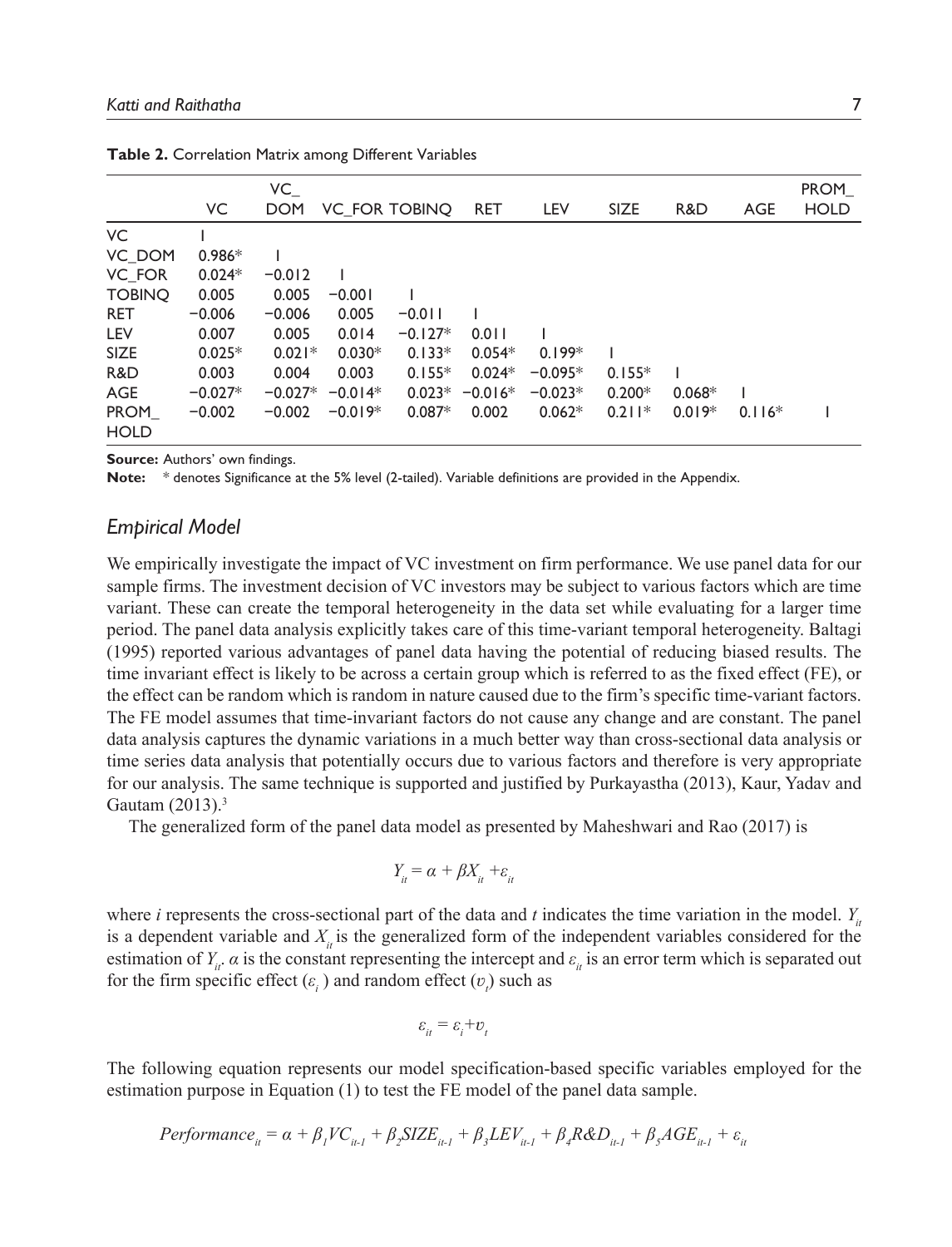where *performance*<sub>*ii*</sub> is the dependent variable with  $t =$  time and *i* is for the i<sup>th</sup> firm. (t−1) is the lagged time-variant variable for the FE.  $\alpha$  is intercept for each entity,  $\beta_1 - \beta_5$  are coefficients of the respective independent variable and  $\varepsilon$ <sub>*it*</sub> is the error term.

We consider market performance measures (TOBINQ and share return) as a proxy for firm performance similar to Narang and Kaur (2014) and Afza and Nazir (2015). To test the impact of monitoring, we use VC ownership dummy (VC). In the same equation, we substitute the VC origin dummy based on domestic ownership (VC\_DOM) and foreign ownership (VC\_FC), to evaluate the influence of the origin of VC. We estimate both equations after controlling for promoters' holding (PROM\_HOLD). We also include year-fixed effects in the model.

## **Analysis**

We had to determine the appropriate model, that is, FEs or random effects. The FE model assumes that the time-invariant factors are unique and are not correlated with the individual characteristics. The entity error term and constant are not be correlated with other individual characteristics if we need to run the FE model. To verify this, we run the Hausman test and observe that the assumptions for the random effects estimation violate the model, whereas the FE model, which has a significance level of 5 per cent, is appropriate to use for all the models. The FE estimator also effectively controls the sample firms' unobservable FEs. This allows us analyse our objectives by using the FE model.

The Hausman test results are presented as follows:

The unique error is not correlated with the independent variables or the difference in the coefficients of the variables is not systematic.

Probability ( $p$  value) =  $0.0001$ 

Since *p* value is  $\lt \alpha$  (0.05) and statistically significant, we reject the null hypothesis and use the FE model for our analysis.

We considered TOBINQ and the annualized market return as performance measures for the firms. Table 3 presents the regression results. In these models, the PE investors are presented in the form of a binary variable. Further, we separate out the analysis for FVC investors and DVC investors. We consider firm size, leverage, research and development expense and firm age as control variables in the FE regression analysis. All the firms having VC investment are considered in models 1 and 2 with TOBINQ and the annualized market return as a dependent variable, respectively.

Table 3 presents the regression results of the FE model measuring firm performance as a dependent variable in the form of TOBINQ and RET. TOBINQ is the ratio of market capitalization of the firm to the total asset. RET is annualized market return. VC is a categorical variable which takes value of 1 if the firm has investment by VC investors, otherwise 0. VC\_FOR is a categorical variable which takes value of 1 if the firm has investment by FVC investors, otherwise 0. VC\_DOM is a categorical variable which takes the value of 1 if the firm has an investment by DVC investors, otherwise 0. LEV is the ratio of debt to the total asset. SIZE is natural log of the total asset. R&D is ratio of research & development expenses of the firm to the total asset. AGE is the number of years since the incorporation year.

Model 1 with TOBINQ as a dependent variable indicates that the investment of VC has a significant negative impact in determining firm performance. The model also indicates the significance of most of the control variables except firm size. The results are quite surprising and do not support monitoring by VCs. The involvement of VC investors indicates value erosion in the Indian capital market. In other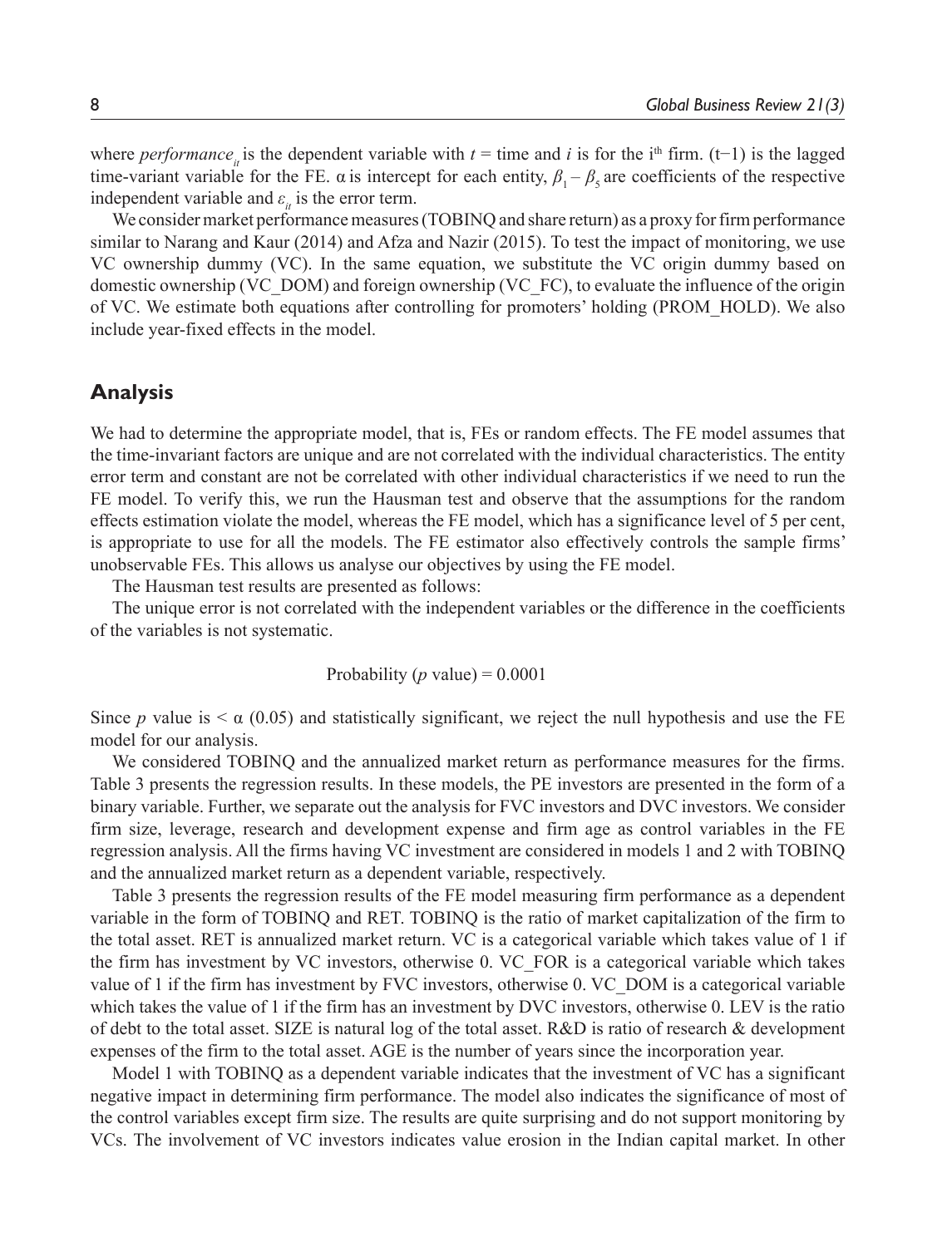| <b>DEPENDENT</b>                       |                        |                       |                        |                      |                        |                      |
|----------------------------------------|------------------------|-----------------------|------------------------|----------------------|------------------------|----------------------|
| <b>VARIABLES</b>                       | <b>TOBINQ</b>          | <b>RET</b>            | <b>TOBINQ</b>          | <b>RET</b>           | <b>TOBINQ</b>          | <b>RET</b>           |
| <b>INDEPENDENT</b><br><b>VARIABLES</b> | MODEL I                | MODEL 2               | MODEL <sub>3</sub>     | MODEL 4              | MODEL 5                | MODEL 6              |
| VC                                     | $-0.116**$<br>(0.049)  | $-0.517$<br>(0.131)   |                        |                      |                        |                      |
| VC FOR                                 |                        |                       | $-0.057$<br>(0.483)    | $-0.790*$<br>(0.096) |                        |                      |
| VC DOM                                 |                        |                       |                        |                      | $-0.127**$<br>(0.033)  | $-0.498$<br>(0.148)  |
| SIZE                                   | 0.001<br>(0.896)       | $0.082*$<br>(0.071)   | 0.001<br>(0.913)       | $0.081*$<br>(0.074)  | 0.001<br>(0.893)       | $0.082*$<br>(0.070)  |
| LEV                                    | $-0.136***$<br>(0.008) | $-0.178$<br>(0.550)   | $-0.138***$<br>(0.007) | $-0.192$<br>(0.518)  | $-0.135***$<br>(0.008) | $-0.177$<br>(0.553)  |
| R&D                                    | $18.76***$<br>(0.000)  | 11.90<br>(0.327)      | $18.74***$<br>(0.000)  | 11.58<br>(0.340)     | $18.75***$<br>(0.000)  | 11.90<br>(0.327)     |
| AGE                                    | $-0.250***$<br>(0.000) | $-0.606$<br>(0.139)   | $-0.245***$<br>(0.001) | $-0.582$<br>(0.155)  | $-0.250***$<br>(0.000) | $-0.605$<br>(0.139)  |
| $\_cons$                               | $2.329***$<br>(0.000)  | $3.121***$<br>(0.012) | $2.316***$<br>(0.000)  | $3.063**$<br>(0.014) | $2.330***$<br>(0.000)  | $3.119**$<br>(0.012) |
| N                                      | 18755                  | 18755                 | 18755                  | 18755                | 18755                  | 18755                |
| R <sup>2</sup>                         | 0.078                  | 0.016                 | 0.077                  | 0.016                | 0.078                  | 0.016                |

Table 3. Regression Analysis of Market Return in Evaluating VC Investment for Indian Companies<sup>#</sup>

**Source:** Authors' own findings.

**Note:** \*, \*\* and \*\*\* denote the significance at 10%, 5% and 1% levels, respectively. Variable definitions are provided in the Appendix.

words, the firm performance evaluated based on capital market performance, in which VCs are involved, is observed as negative. These results do not support certification hypothesis as well as monitoring hypothesis associated with VC investors in the Indian context. Similar results do not hold true when we change the dependent variable to the annualized market return. It is found to be significant for a significance level of around 14 per cent. However, the coefficient is still negative. This indicates that the market value of a company in comparison with book value shows value erosion; however, in absolute terms with market return, the VC investment does not show any significance. These results prove that the investors do not perceive the positive certification effect due to the involvement of VC investors. The potential reason for observing negative significance could be that if the VC investors enter the investment through the secondary market, they will be more opportunistic and may not be involved in the monitoring activity. Since they are blockholders and sophisticated investors, they are likely to exit (partially or fully) through the secondary market if they do not get the expected returns on their investment. The exit option for VC investors is not very difficult since the firms are traded on the secondary market unless the investment is made through preferential allotment which is subject to 1 year of the lock-in period.

In further models, we decomposed VC investors into FVC firms and DVC firms. In the panel where we consider FVC, we observe an insignificant impact of its investment while considering firm performance measure with TOBINQ; however, the market returns are observed as negatively significant. The justification of observed results can be linked through the investment constraints induced on the FVC by the Indian capital market regulator (SEBI). The FVCs are compelled to invest 66.67 per cent of the funds into an unlisted equity. As a result, they are left with only 33.33 per cent of equity investment in listed securities. Therefore, they have limited funds to manage the portfolio and take corrective action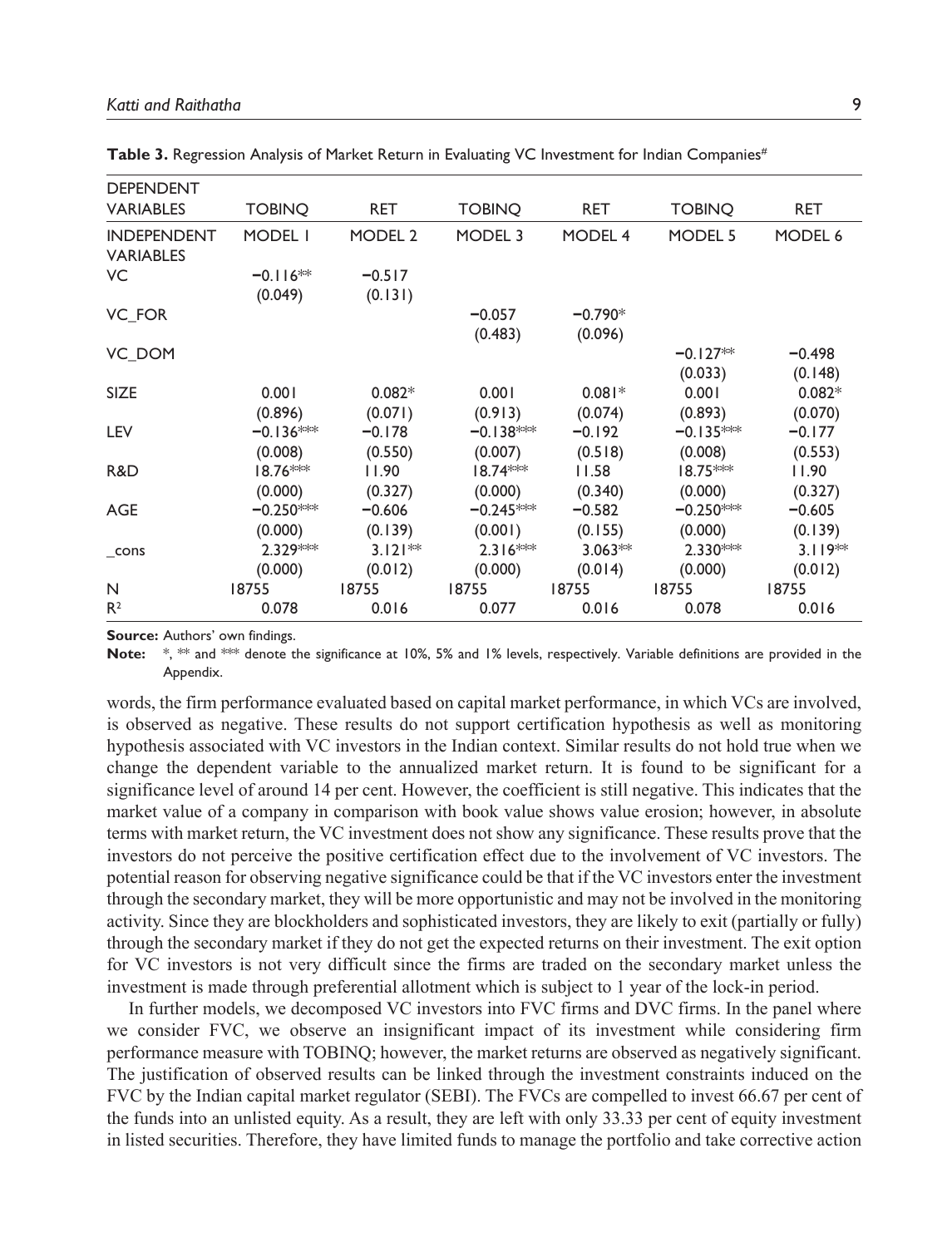to increase the returns through their investment in listed securities. As a result, observing the negative significance of FVC in the Indian equity market is justified. In models 5 and 6, we consider DVC investors. The results are consistent with our earlier models, 1 and 2. TOBINQ shows the significant negative impact of DVC investors; however, market returns are not influenced due to DVC investors.

Our results indicate that firm performance considered in the form of TOBINQ is observed negative mainly because of DVC investors and the negative impact of market return is observed due to FVC investors. These results indicate that the origin of the VC investor has a significant impact on firm performance.

Our study indicates the influence of VC investors in the listed firms which continues even after the listing. Our study reveals that the involvement of VC investors after listing does not support the monitoring and certification effect in the Indian market.

Indian businesses are characterized by family ownership. The involvement of family background in India has a significant influence on business operations including major corporate events like mergers and takeovers (Banga & Gupta, 2014). To evaluate this characteristic of Indian businesses, we also consider the impact of promoters' ownership and presented the results in Table 4.

Our results from Table 3 still hold true except for models 3 and 4 where we observe that FVC investors do not indicate any significance in determining firm performance with TOBINQ as well as market return. However, in all the models, promoters' ownership is observed as highly significant. The negative significance of VC investors is mainly supported by DVCs on the value of TOBINQ.

Table 4 presents the FE model regression results of important variables of analysis with promoters' holdings. TOBINQ and RET are dependent variables. TOBINQ is the ratio of market capitalization of a firm to total assets. RET is the annualized market return. VC is a categorical variable which takes the value of 1 if the firm has an investment by VC investors, otherwise 0. VC\_FOR is a categorical variable which takes the value of 1 if the firm has an investment by FVC investors, otherwise 0. VC\_DOM is a categorical variable which takes the value of 1 if the firm has an investment by DVC investors, otherwise 0. LEV is the ratio of debt to the total asset. SIZE is considered in the form of natural log of the total asset. R&D is the ratio of research & development expenses to the total asset. AGE is the number of years since the incorporation year. PROM\_HOLD is the percentage of promoters' ownership stake.

We corroborated the robustness of our results by applying Generalize Method of Moments (GMM) models to compare the current results with FE models. Based on the GMM models also, our results do not alter. In other models, we considered the ownership stake of PE investors instead of considering the dummy variable of PE investment. The ownership stake is also found insignificant in influencing the performance through the governance variable. Therefore, our results presented through the FE model are robust.

#### **Conclusion**

Our study reveals that in the emerging market, the PE investors are passive and do not really show active participation to improve firm performance as expected based on the monitoring hypothesis. The study does not find evidence of any significant influence on firm performance due to the involvement of VC investors. The underpinning reason is that our study has evaluated all the listed firms in which PE investors have the opportunity to exit through the secondary market. Our study refutes monitoring hypothesis and certification hypothesis associated with VC investors. In an emerging market, if PE investors are associated with listed firms, they can easily exit from the investment through the secondary market in the anticipation of negative performance. This option of exit is perceived as opportunistic behaviour and perceived negatively by market participants indicating value erosion. Therefore, the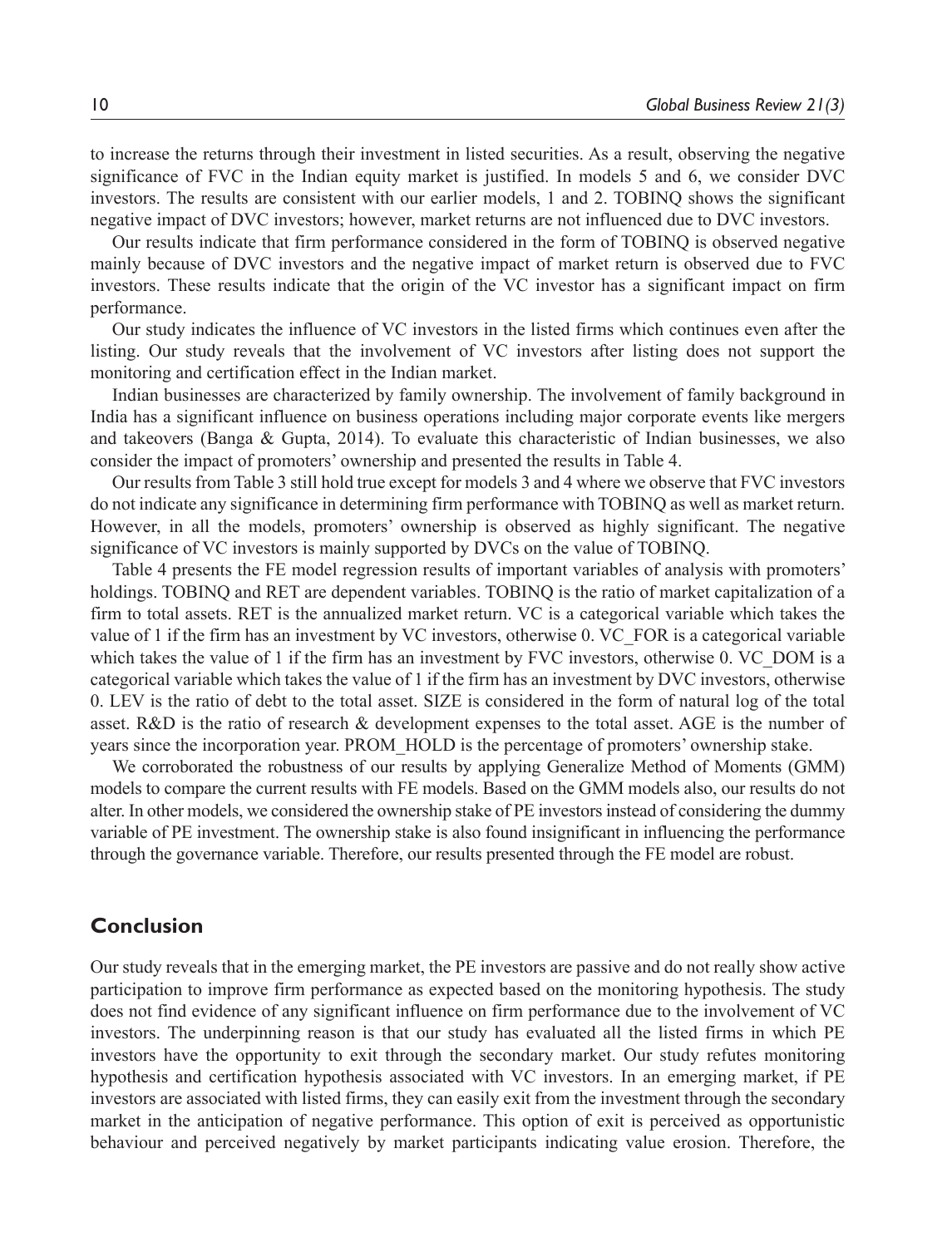| <b>DEPENDENT VARIABLES</b><br><b>INDEPENDENT VARIABLES</b> | <b>TOBINO</b><br>MODEL I | <b>RET</b><br>MODEL 2 | <b>TOBINQ</b><br>MODEL 3 | <b>RET</b><br>MODEL 4 | <b>TOBINQ</b><br>MODEL <sub>5</sub> | <b>RET</b><br>MODEL 6 |
|------------------------------------------------------------|--------------------------|-----------------------|--------------------------|-----------------------|-------------------------------------|-----------------------|
| VC                                                         | $-0.117**$               | $-0.509$              |                          |                       |                                     |                       |
|                                                            | (0.046)                  | (0.137)               |                          |                       |                                     |                       |
| <b>VC FOR</b>                                              |                          |                       | $-0.053$                 | $-0.694$              |                                     |                       |
|                                                            |                          |                       | (0.519)                  | (0.151)               |                                     |                       |
| VC DOM                                                     |                          |                       |                          |                       | $-0.128**$                          | $-0.489$              |
|                                                            |                          |                       |                          |                       | (0.030)                             | (0.156)               |
| <b>SIZE</b>                                                | 0.000                    | $0.086*$              | 0.000                    | $0.085*$              | 0.000                               | $0.0860*$             |
|                                                            | (0.980)                  | (0.063)               | (0.997)                  | (0.067)               | (0.977)                             | (0.063)               |
| <b>LEV</b>                                                 | $-0.153***$              | $-0.113$              | $-0.155***$              | $-0.125$              | $-0.152***$                         | $-0.111$              |
|                                                            | (0.003)                  | (0.708)               | (0.003)                  | (0.678)               | (0.003)                             | (0.711)               |
| R&D                                                        | 18.79 <sup>*</sup> **    | 11.76                 | $18.77***$               | 11.47                 | $18.79***$                          | 11.76                 |
|                                                            | (0.000)                  | (0.332)               | (0.000)                  | (0.344)               | (0.000)                             | (0.332)               |
| AGE                                                        | $-0.242***$              | $-0.659$              | $-0.238***$              | $-0.635$              | $-0.243***$                         | $-0.658$              |
|                                                            | (0.001)                  | (0.108)               | (0.001)                  | (0.121)               | (0.001)                             | (0.109)               |
| PROM HOLD                                                  | $0.485***$               | $-0.964**$            | $0.483***$               | $-0.978**$            | $0.486***$                          | $-0.964**$            |
|                                                            | (0.000)                  | (0.022)               | (0.000)                  | (0.020)               | (0.000)                             | (0.022)               |
| $\_cons$                                                   | $2.072***$               | $3.737***$            | $2.060***$               | $3.686***$            | $2.073***$                          | $3.735***$            |
|                                                            | (0.000)                  | (0.003)               | (0.000)                  | (0.004)               | (0.000)                             | (0.003)               |
| N                                                          | 18525                    | 18525                 | 18525                    | 18525                 | 18525                               | 18525                 |
| R <sup>2</sup>                                             | 0.082                    | 0.017                 | 0.082                    | 0.017                 | 0.082                               | 0.017                 |

**Table 4.** Regression Analysis of Market Return in Evaluating VC Investment for Indian Companies with Promoters' Holding#

**Source:** Authors' own findings.

**Note:** \*, \*\* and \*\*\* denote significance at 10%, 5% and 1% levels, respectively. Variable definitions are provided in the Appendix.

certification effect is not observed positively. Similarly, VC investors do not have enough motivation to get involved in monitoring activity to improve firm performance. The limitation on the investment of VC in listed securities enforced through the regulations and the easy exit option through the secondary market are one of the important reasons for VC investors to be passive and do not show significant contribution towards firm performance either through monitoring or through certification.

## **Managerial Implications**

The study provides very important managerial implications. Firm managers must be watchful about the trading activity of VC if they are involved in the ownership structure of any listed firms. The managers can formulate other strategic attempts to control value erosion through VC investors. The older firms are not benefited from VC investment. The study is also useful to other stakeholders such as shareholders, lenders and analysts, among others. Analysts and other potential investors can take informed investment decisions while investing in firms with VC investments. Lenders can take financing decisions based on how VC firms perform.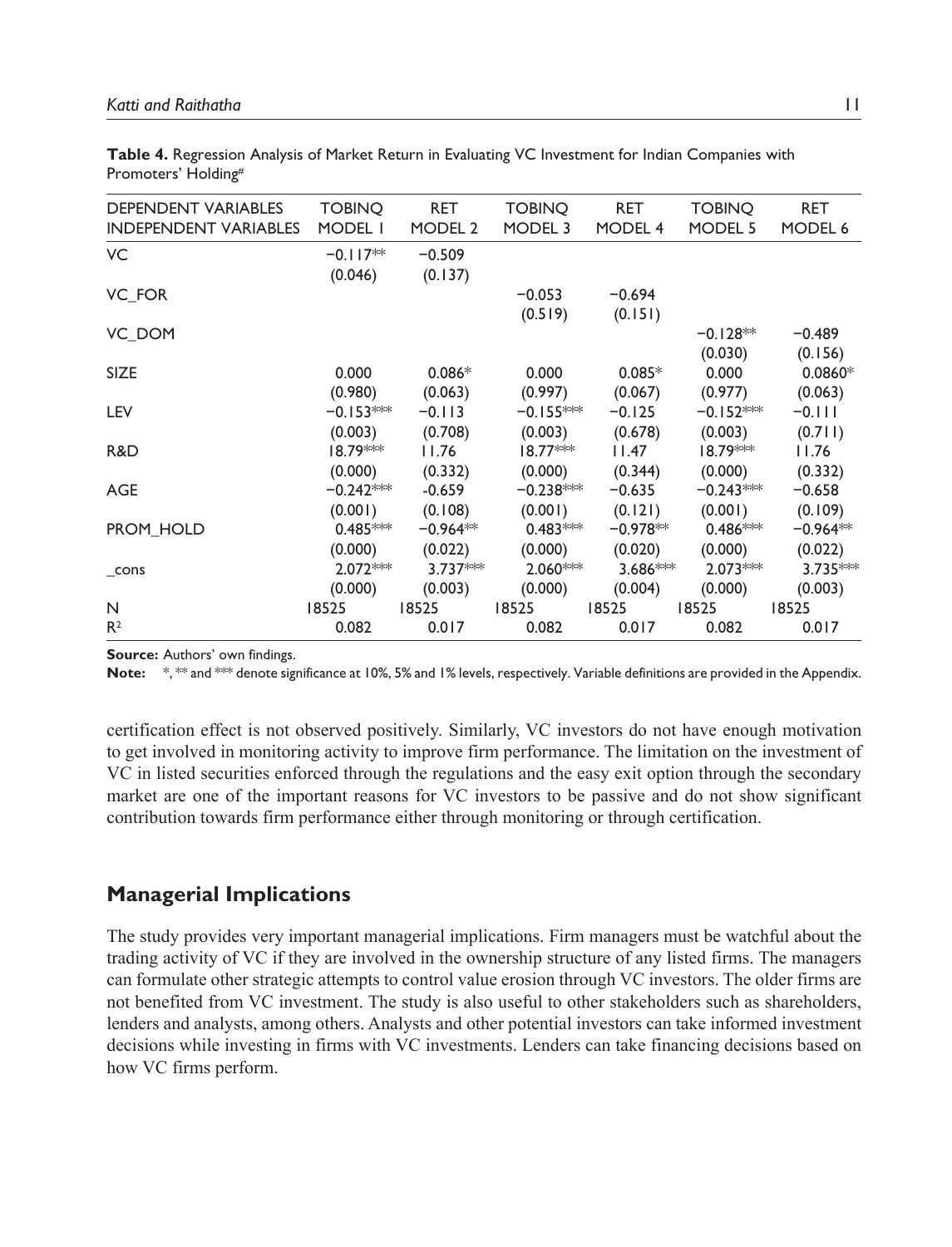## **Limitations and Future Research**

The study has limitations in terms of data availability of VC investors. Future research can focus on evaluating the exit strategy of VC investors and its impact through the volume of stake that VCs sell in the secondary market linking it with firm performance.

## **Acknowledgements**

The authors are grateful to the anonymous referees of the journal for their extremely useful suggestions to improve the quality of the article. Usual disclaimers apply. The authors also gratefully acknowledge support from Syndicate Bank Entrepreneurship Research and Training Centre, IIT Kanpur.

#### **Declaration of Conflicting Interests**

The author(s) declared no potential conflicts of interest with respect to the research, authorship and/or publication of this article.

#### **Funding**

The author(s) received no financial support for the research, authorship and/or publication of this article.

## **Appendix**

| Variables     | Description                                                                                                                             | <b>Type of Variables</b>        |
|---------------|-----------------------------------------------------------------------------------------------------------------------------------------|---------------------------------|
| VC.           | It is a categorical variable which takes value of I if<br>the firm has investment by venture capital investors,<br>otherwise 0          | Independent testable variable   |
| <b>VC FOR</b> | It is a categorical variable which takes value of I if the<br>firm has investment by foreign venture capital investors,<br>otherwise 0  | Independent testable variable   |
| VC DOM        | It is a categorical variable which takes value of I if<br>the firm has investment by domestic venture capital<br>investors, otherwise 0 | Independent testable variable   |
| <b>TOBINO</b> | It is a ratio of market capitalization of firm plus book<br>value of debt to total asset.                                               | Dependent proxy for performance |
| <b>RET</b>    | Annualized market return                                                                                                                | Dependent proxy for performance |
| LFV           | Debt to total asset.                                                                                                                    | Independent Control Variable    |
| <b>SIZE</b>   | Natural log of total asset                                                                                                              | Independent Control Variable    |
| R&D           | Research & Development expenses to the total asset                                                                                      | Independent Control Variable    |
| AGE           | Number of years since the incorporation year                                                                                            | Independent Control Variable    |
| PROM HOLD     | Percentage of promoters' ownership stake                                                                                                | Independent Control Variable    |

Table A1. Definitions of Variables included in the Multivariate Analysis<sup>#</sup>

**Source:** Authors' own.

**Note:** # Authors' definitions.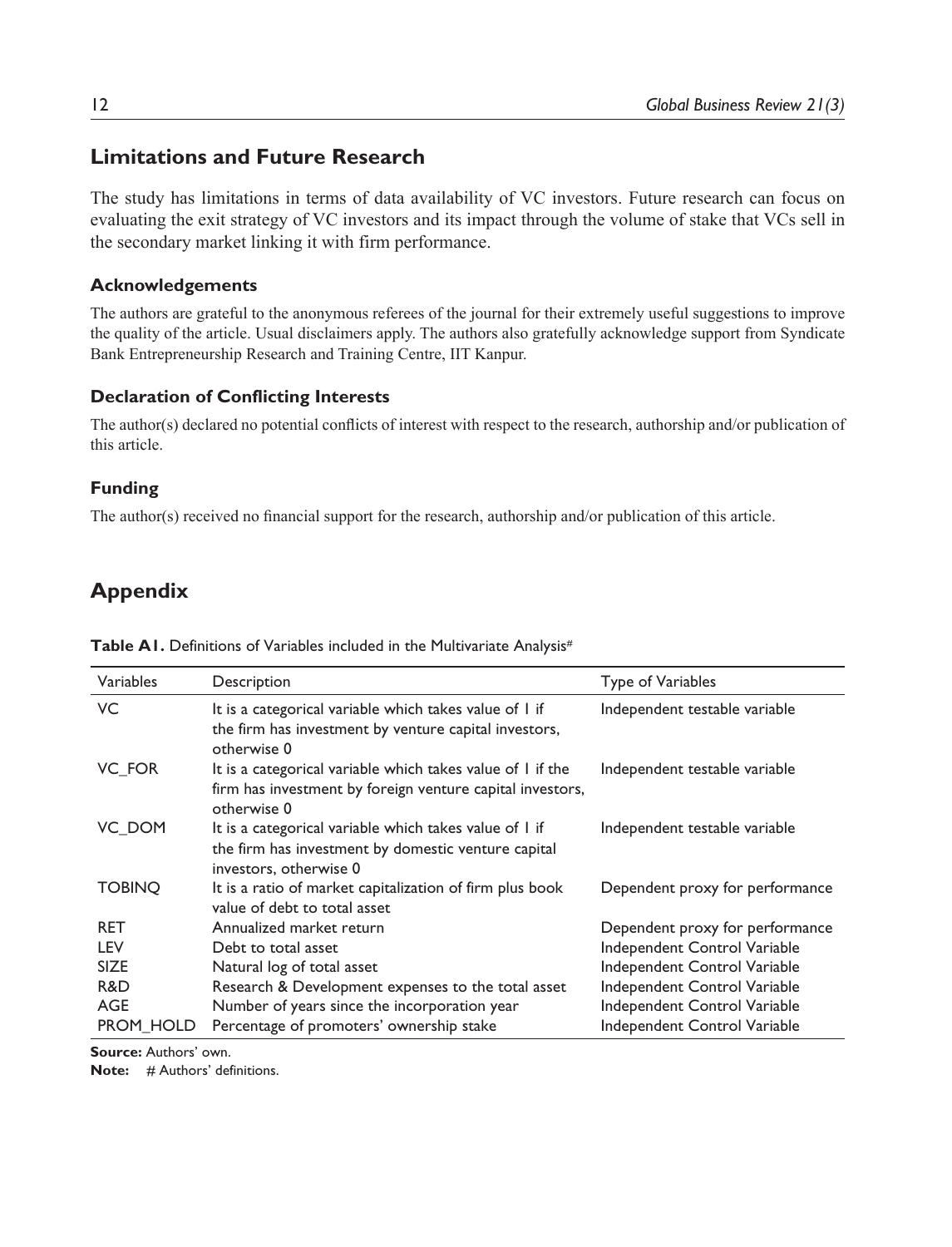#### **Notes**

- 1. Retrieved from http://www.sebi.gov.in/legal/regulations/dec-1996/sebi-venture-capital-funds-regulations-1996\_19387.html
- 2. Retrieved from http://www.sebi.gov.in/legal/regulations/sep-2000/sebi-foreign-venture-capital-investorsregulations-2000\_19224.html
- 3. Refer Kaur et al. (2013), p. 735 for details on panel data analysis with relationship explained between fixed effect and random effect including pooled ordinary least square method. Kaur et al. (2013) also report the advantages and appropriateness of fixed effect and random effect following in the panel data analysis.

#### **References**

- Afza, T., & Nazir, M. S. (2015). Role of institutional shareholders' activism in enhancing firm performance: The case of Pakistan. *Global Business Review*, *16*(4), 557–570.
- Agrawal, A., & Mandelker, G. N. (1990). Large shareholders and the monitoring of managers: The case of antitakeover charter amendments. *Journal of Financial & Quantitative Analysis*, *25*(2), 143–161.
- Baltagi, B. H. (1995). Editor's introduction panel data. *Journal of Econometrics*, *68*(1), 1–4.
- Banga, C., & Gupta, A. (2014). An analysis of characteristics of mutual fund mergers and takeovers in India. *Quarterly Journal of Finance & Accounting*, *51*(1–2), 69.
- Barclay, M. J., Holderness, C. G., & Sheehan, D. P. (2007). Private placements and managerial entrenchment. *Journal of Corporate Finance*, *13*(4), 461–484.
- Bonini, S., Alkan, S., & Salvi, A. (2012). The effects of venture capitalists on the governance of firms. *Corporate Governance: An International Review*, *20*(1), 21–45.
- Bouresli, A. K., Davidson III, W. N., & Abdulsalam, F. A. (2002). Role of venture capitalists in IPO corporate governance and operating performance. *Quarterly Journal of Business & Economics*, *41*(3–4), 71–82.
- Demsetz, H. (1983). The structure of ownership and the theory of the firm. *Journal of Law & Economics*, *26*(2), 375–390.
- Duggal, R., & Millar, J. A. (1999). Institutional ownership and firm performance: The case of bidder returns. *Journal of Corporate Finance*, *5*(2), 103–117.
- Gompers, P. A. (1996). Grandstanding in the venture capital industry. *Journal of Financial Economics*, *42*(1), 133–156.
- Gopalan, R., & Gormley, T. A. (2013). Do public equity markets matter in emerging economies? Evidence from India. *Review of Finance*, *17*(5), 1571–1615.
- Groh, A., & Liechtenstein, H. (2012). Assessing country attractiveness in the venture capital and private equity landscape in emerging markets. In D. Klonowski (Ed.), *Private equity in emerging markets* (pp. 31–43). New York, NY: Palgrave Macmillan.
- Hertzel, M., & Smith, R. L. (1993). Market discounts and shareholder gains for placing equity privately. *Journal of Finance*, *48*(2), 459–485.
- Hochberg, Y. V. (2012). Venture capital and corporate governance in the newly public firm. *Review of Finance*, *16*(2), 429–480.
- Kaur, M., Yadav, S. S., & Gautam, V. (2013). Financial system development and foreign direct investment: A panel data study for BRIC countries. *Global Business Review*, *14*(4), 729–742.
- Khanna, T., & Palepu, K., (2000). Is group affiliation profitable in emerging markets? An analysis of diversified Indian business groups. *Journal of Finance*, *55*(2), 867–891.
- Maheshwari, Y., & Rao, K. T. V. (2017). Determinants of corporate cash holdings. *Global Business Review, 18*(2), 416–427.
- Megginson, W. L., & Weiss, K. A. (1991). Venture capitalist certification in initial public offerings. *Journal of Finance*, *46*(3), 879–903.
- Myers, R. H. (1990). *Classical and modern regression with applications* (2nd ed.). Boston, MA: PWS Kent.
- Narang, S., & Kaur, M. (2014). Impact of firm-specific attributes on shareholder value creation of Indian companies: An empirical analysis. *Global Business Review*, *15*(4), 847–866.